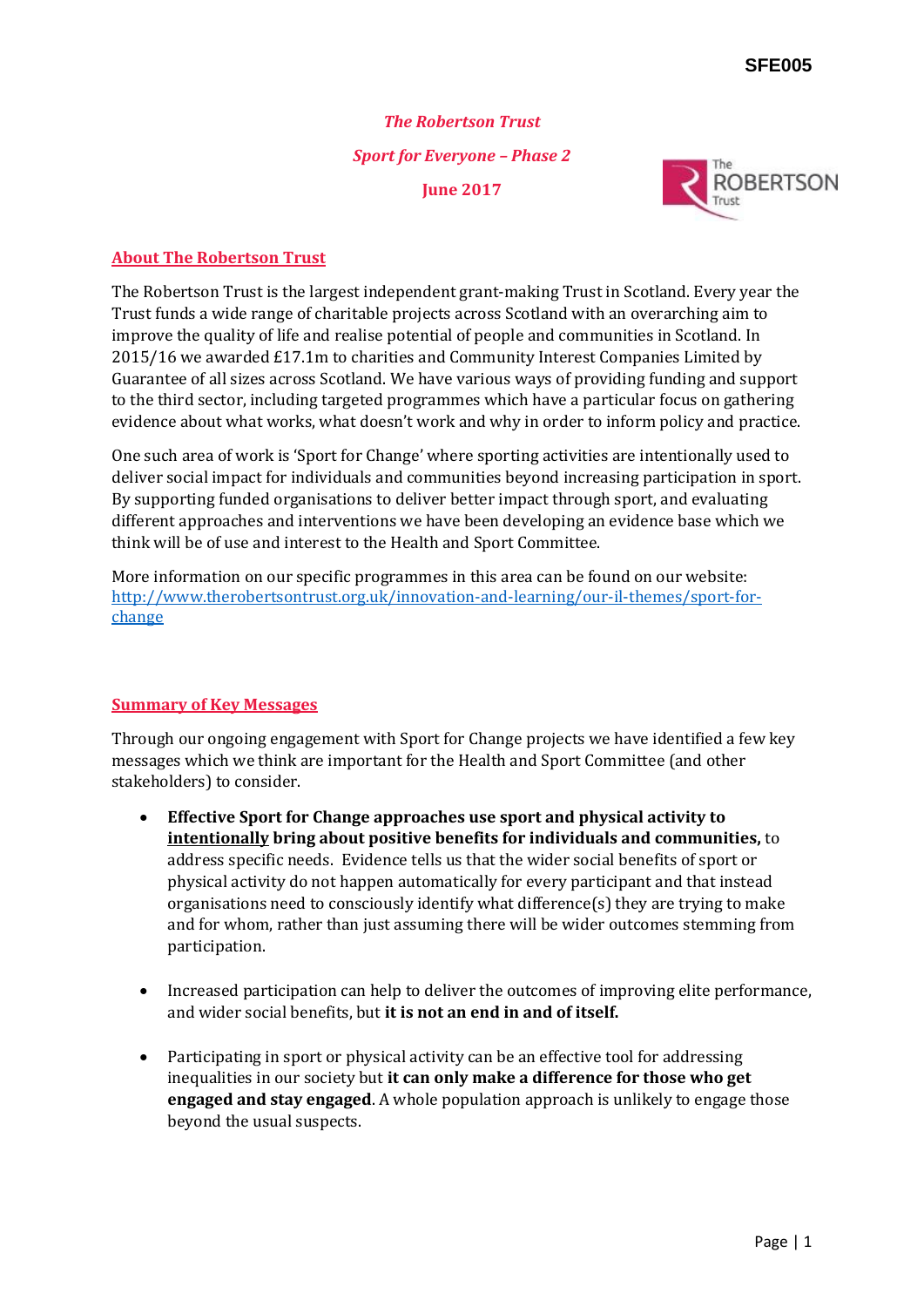- We know that there are certain people less likely to take part in sport or physical activity and that **the barriers to participation can be complex**. Often, it is not just about cost and access to sessions or facilities but could include other challenges such as confidence, peer pressure, image, family support etc. Organisations need to consciously identify their target groups and be flexible and proactive in how they remove some of the barriers being experienced.
- Sport can be used as an effective catalyst for change but wider social benefits can also be achieved through a range of other activities including art, drama, and youth work. This is why **partnership working between sporting and non-sporting organisations can be so effective**.

### **Participation**

1. Can you provide examples where a community based approach has been successful in removing barriers to participation in sport and physical activity?

**Youth Work in Sport (YWiS)** is a five year programme (September 2011 – August 2018) aiming to investigate how sporting organisations could improve their engagement with hard to reach young people by adopting a youth work approach. A total of £1.5m was allocated to the programme by the Robertson Trust and the Rank Foundation and 11 organisations received funding. An independent evaluation was also commissioned. This found that all of the funded organisations had improved their ability to engage with and retain young people, and particularly harder to reach young people.

*A full evaluation report is available on request and we also expect to publish a summary document shortly.* 

**Active East** was a Commonwealth Games Legacy Programme which was funded by The Robertson Trust and other independent funders, and was independently evaluated. The aim of the programme was to engage and up skill local young people in the East End of Glasgow through volunteering in sport. Over 70 young people were recruited as volunteers providing more than 10,000 hours of their time. The evaluation found that the programme had contributed to the skills, competencies and feelings of self-worth of the participants.

*An overview report of the evaluation findings can be downloaded from our website: [http://www.therobertsontrust.org.uk/innovation-and-learning/publications/active-east](http://www.therobertsontrust.org.uk/innovation-and-learning/publications/active-east-evaluation)[evaluation](http://www.therobertsontrust.org.uk/innovation-and-learning/publications/active-east-evaluation)*

- 2. What were the key ingredients to that success
- 3. Where there any approaches that were particularly successful in increasing participation among certain social groups, like women, ethnic minorities, certain age groups.

Findings from both of the programmes listed above suggested several key approaches and ingredients which can remove barriers to participation in sport and physical activity. These included:

 **Adopting a youth work or community development approach.** These approaches allow for organisations to focus on who is not participating in their services, the barriers and challenges they face and how they can go about engaging them. Approaches which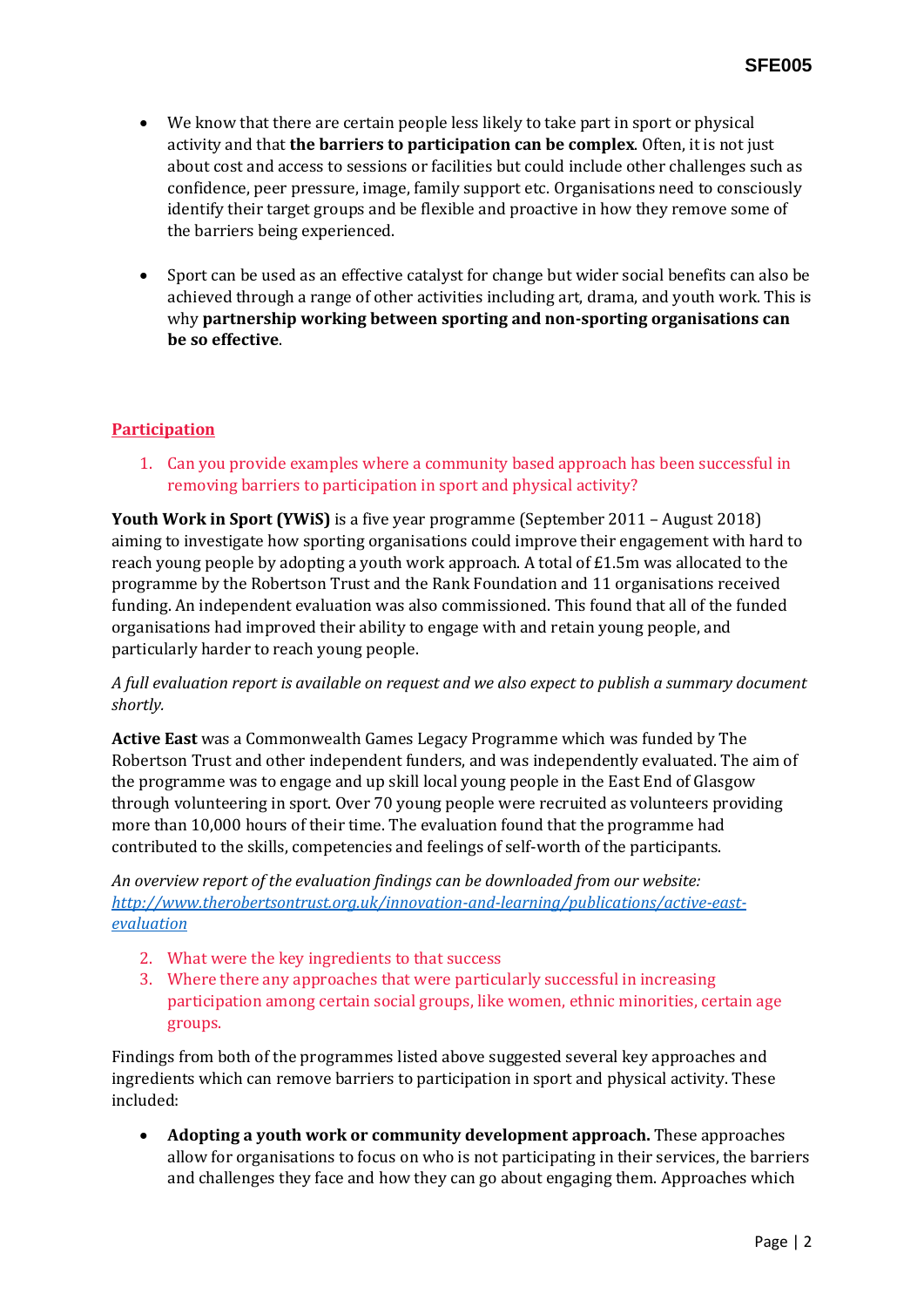focus on participation as the end goal, rather than the difference they are trying to make, often don't focus on who is or isn't engaging and why.

- **Adapting services and activities to meet the needs of target groups**. There needs to be recognition that not all activities (or venues) will be accessible or welcoming to everyone. Instead organisations should think about how they can adapt how or where they deliver the services to make them more accessible to target groups. For example, organisations should reach out to where their target groups already are, rather than just waiting for people to walk through their door.
- **Building relationships and supporting young people** with an individualised, personcentred approach that incorporates personal development.
- **Having a culture and skill set within the organisation that is interested in supporting individuals and communities,** not just increasing participation in their sport.
- **Building partnerships** by identifying and engaging with other partners within the community. These could be other sporting partners but should also include nonsporting partners such as other community groups, youth groups, health providers etc. This will enable organisations to reach new people and to make better of use of existing resources.
- 4. To what extent are these approaches unique to a particular area and set of circumstances, or replicable in other parts of the country

These approaches are totally replicable; indeed, they are the approaches advocated and used by wider sections of the third and public sectors across Scotland.

However, for these approaches to be adopted within the sport sector there needs to be a change in direction at a strategic level away from focussing purely on participation in sport and towards thinking more about how the needs of individuals and communities can be supported through sport. We need to encourage and support sporting organisations to be curious about how they engage harder to reach groups within their community, how they retain them beyond a one off taster session, and what difference their engagement in sport and physical activity is making. It is this curiosity – gathering and sharing what works – that will help to remove barriers to participation across all groups and sectors of society.

#### **Community and volunteers**

5. What are the barriers facing volunteers (either those wanting to volunteer for the first time or sustaining ongoing volunteering)?

Within our **Legacy 2014: Sustainable Sport for Communities Programme** (a £1m joint initiative between The Robertson Trust and Scottish Government) we funded 33 sporting organisations, through two strands of funding, around improving their sustainability and impact. They provided us with information on how they work with volunteers within their organisations which highlighted that volunteers are a key asset within the sporting sector but organisations often lack the time, knowledge and resources to support their involvement and development.

Volunteers act in a range of roles including coaches, trustees, caretakers etc. The most commonly reported role for volunteers was as a board member or in the direct delivery of sporting activity. The feedback given by a number of organisations was that their volunteers,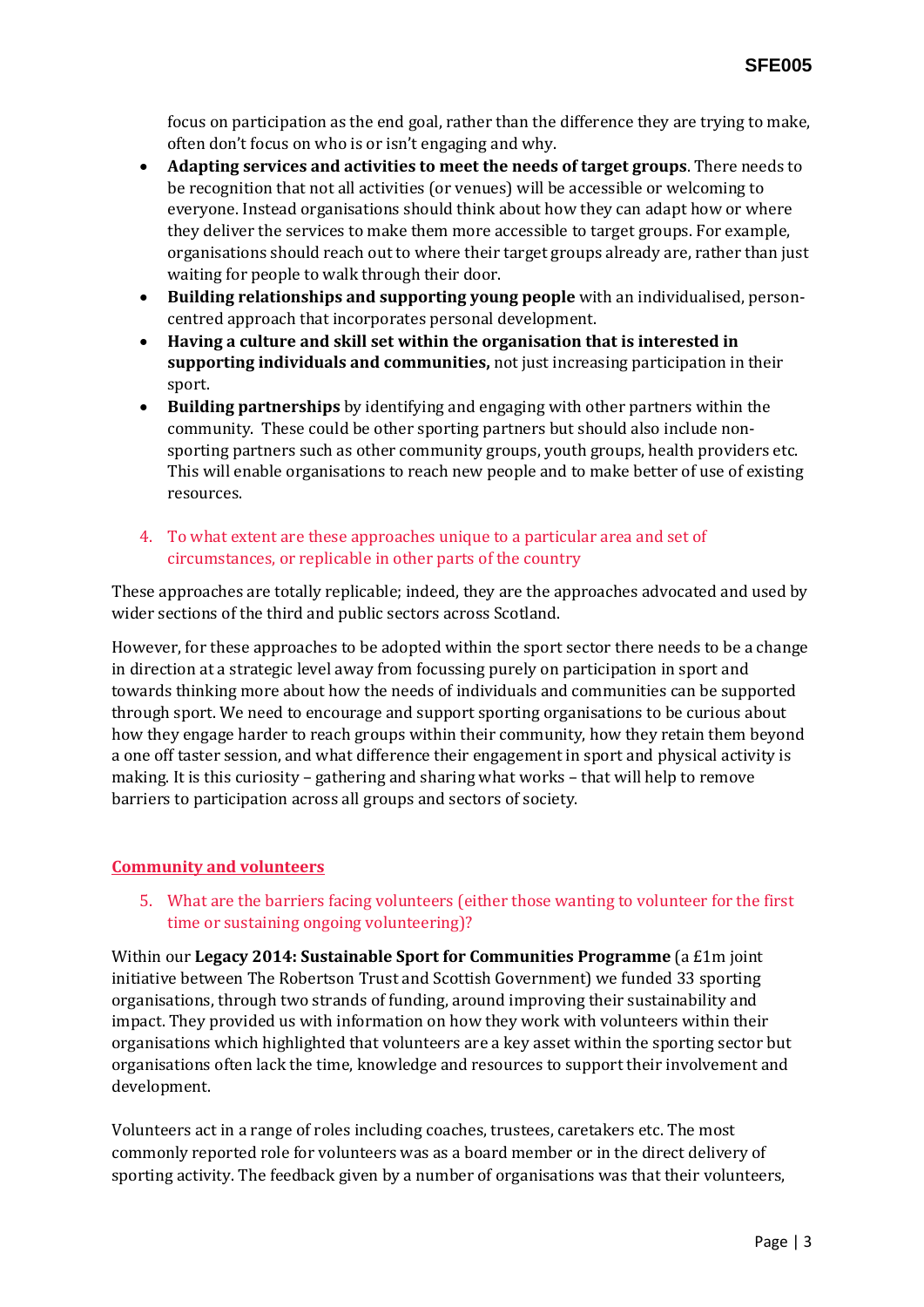particularly those who have taken on additional governance or capital development roles, are often overstretched and that this can lead to them becoming disillusioned. The focus on utilising volunteer skills to deliver the sporting elements of the organisation's work means that there can be a lack of attention paid to other governance, operational and planning elements. Organisations may lack the resources and skills to support their volunteers effectively and this too can lead to a higher turnover level, and higher stress levels for volunteers.

Development of capital programmes can be particularly challenging in this respect, not least because the process from start to finish can take up to five years and can absorb a huge amount of board, staff and volunteer energy and requires a different skill set.

For the organisations involved in the Legacy 2014 Programme, none we asked were able to evidence that they had any kind of volunteering policy in place to support and guide how they worked with volunteers. This is despite all of the organisations confirming that they were working with volunteers in some way.

The Scottish Sports Association estimates that there are around 195,000 volunteers within sports clubs in Scotland. This reliance on volunteers has enabled sports clubs in their traditional form to thrive. However, it can also make it difficult for clubs to take on additional operational roles (such as running a facility), to look at the infrastructure required to support their activities and future development, or to develop their activities "beyond sport". This often requires already busy volunteers to take on additional and diverse organisational and developmental tasks which they may not have the desire, time, or skills to do.

#### 6. How might these barriers be overcome?

For a sector that is so wonderfully supported by a volunteer workforce, the support offer to organisations is very underdeveloped compared to other areas of the third sector.

Sporting organisations need to be provided with more support, training, guidance and resources around how to recruit, manage, retain and develop volunteers, both for the benefit of their own organisations but also to support the development of the volunteers who engage with them.

Volunteering relationships need to be two way in that they should focus not just on what the volunteer can do to support the organisation, but also on what the organisation can do for the volunteer. We found in our Legacy research that sporting organisations were able to articulate clearly the first part of this relationship, but not always the second part.

The independent evaluation of the **Active East Programme** (referenced on p.2) highlighted some factors that were deemed important for organisations seeking to develop volunteers and volunteering opportunities. These included:

- Building relationships and setting goals which help maintain volunteer motivation
- Responding promptly to the needs of volunteers
- Ensuring that there is a range of training and development opportunities available
- Building strong partnerships within the community
- Providing a more diverse set of opportunities for volunteers
- Finding opportunities to celebrate success